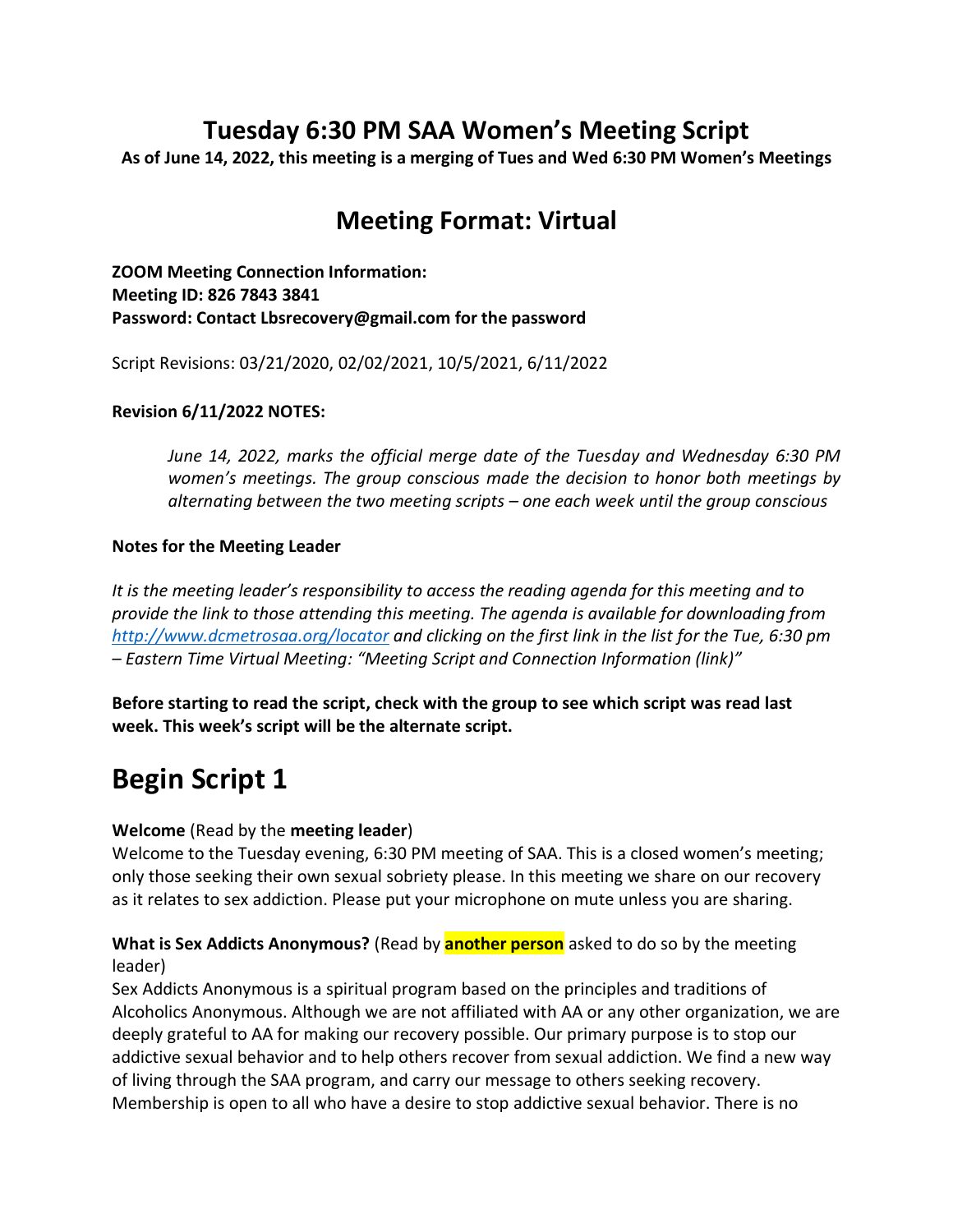other requirement. Our fellowship is open to women and men, regardless of age, race, religion, ethnic background, marital status, or occupation. We welcome members of any sexual identity or orientation.

### **Moment of Silence/Serenity Prayer** (Read by the **meeting leader**)

Let's take a moment of silence and then pray the "we" version of the serenity prayer.

## **God, grant us the serenity to accept the things we cannot change, The courage to change the things we can, And the wisdom to know the difference.**

### **Introductions** (Read by the **meeting leader**)

|         | We introduce ourselves by first names only. Newcomers need not admit to a sex addiction. My |
|---------|---------------------------------------------------------------------------------------------|
| name is | and I am a sex addict. (Members follow in turn)                                             |

### **Newcomer Welcome** (Read by the **meeting leader**)

Do we have any newcomers? (If so, read Newcomer Welcome)

Welcome to this meeting. We know the courage it takes to attend your first meeting. All of us were in your shoes at one time. After we have finished our opening and beginning readings, we will open up the meeting for sharing. This is a time when you may share your thoughts or feelings on the topic, the reading, or whatever else is on your mind. We avoid crosstalk or interruptions when another person is sharing. We also do not offer advice or criticism. We recommend that you come to at least six meetings before you decide whether SAA has anything to offer you. You will find that each meeting is a little bit different. It is our sincerest hope that you find what you are looking for. And keep coming back!

**Our Addiction** (Read by **another person** asked to do so by the meeting leader) Before coming to Sex Addicts Anonymous, many of us never knew that our problem had a name. All we knew was that we couldn't control our sexual behavior. Although the details of our stories were different, our problem was the same. We were addicted to sexual behaviors that we returned to over and over, despite the consequences.

Sex addiction is a disease affecting the mind, body and spirit. We experience it as compulsion, which is an urge that is stronger than our will to resist, and as obsession, which is a mental preoccupation with sexual behavior and fantasies. In SAA, we have come to call our addictive sexual behavior 'acting out.'

## **Meeting Format** (Read by the **meeting leader**)

This meeting is focused on all 12 steps of the program and the three circles of defining sexual sobriety in SAA. It is our group conscience decision that we:

• Rotate leadership so that each member can lead the meeting. During sharing, the meeting leader will choose the topic or optionally ask if any member has a topic to share.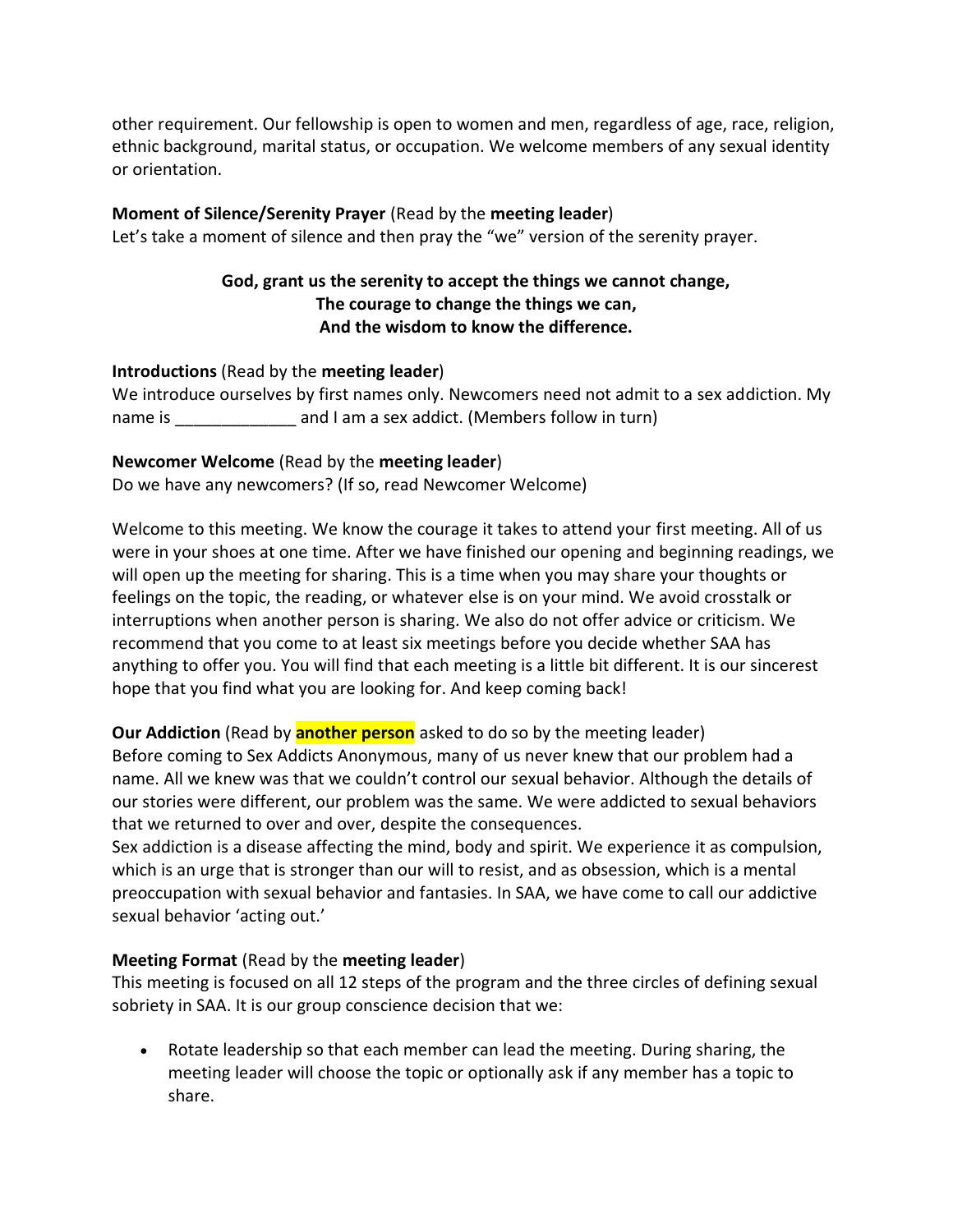- Optionally read to the group one of our inner circle and outer circle behaviors during the sharing portion of the meeting. The purpose of this is to remind ourselves of our personal commitment to the behaviors for which we are willing to be responsible and set our intention for our recovery.
- Any member may present their First Step in this meeting. A First Step presentation may be scheduled at any week during the meeting cycle.

**The Twelve Steps** (Meeting leader starts, members follow in turn and each person reads one or more of the steps being mindful to give everyone an opportunity to read) [From Sex Addicts Anonymous, pages 20-21]

- 1. We admitted we were powerless over addictive sexual behavior and that our lives had become unmanageable.
- 2. Came to believe that a Power greater than ourselves could restore us to sanity.
- 3. Made a decision to turn our will and our lives over to the care of God as we understood God.
- 4. Made a searching and fearless moral inventory of ourselves.
- 5. Admitted to God, to ourselves, and to another human being the exact nature of our wrongs.
- 6. Were entirely ready to have God remove all these defects of character.
- 7. Humbly asked God to remove our shortcomings.
- 8. Made a list of all persons we had harmed and became willing to make amends to them all.
- 9. Made direct amends to such people wherever possible, except when to do so would injure them or others.
- 10. Continued to take personal inventory and when we were wrong promptly admitted it.
- 11. Sought through prayer and meditation to improve our conscious contact with God as we understood God, praying only for knowledge of God's will for us and the power to carry that out.
- 12. Having had a spiritual awakening as the result of these steps, we tried to carry this message to other sex addicts and to practice these principles in our lives.

**Meeting Boundaries** (Read by **another person** asked to do so by the meeting leader) In this meeting, we use the words 'I' or 'we' instead of 'you' when sharing about our recovery. We do not interrupt or give advice unless asked. We address our sharing to the whole group, not to one or more individuals. A meeting is not a place to meet sexual partners, nor is it group therapy. We try not to use offensive language, or descriptions that are too explicit. We avoid mentioning specific names or places associated with our acting-out behavior. Our focus remains on the solution, rather than the problem.

We strive to practice anonymity and confidentiality, so that the meeting will be a safe place for each and every sex addict. We generally use only our first names in the group, to help ensure anonymity. Who we meet or what is said in a meeting is treated as confidential and is not discussed with non-group members.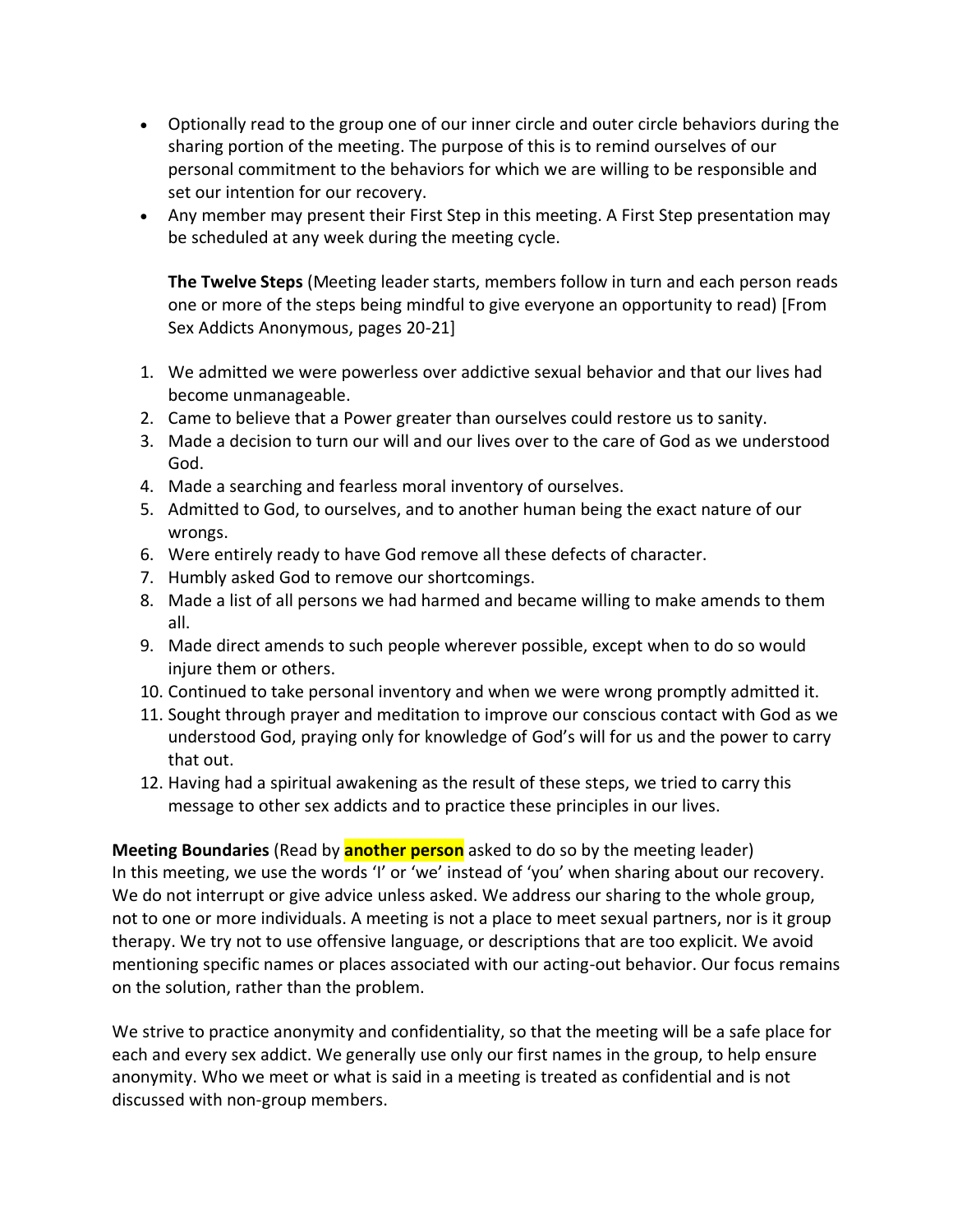### **Introduction to Sharing** (Read by the **meeting leader**)

All participation is voluntary. We are not required to speak if we don't want to. Just by listening we can learn how other members become honest, confront their addiction, find support from fellow addicts and practice the program. Though our addictive behavior may have multiple dimensions, this is a sex addicts anonymous meeting, so our focus is on our recovery from sex addiction.

For those who have inner and outer circle defined and wish to share with the group, now is the time to share one inner circle and one outer circle behavior (meeting lead begins).

*The meeting leader now introduces the topic or introduces another member who wishes to lead with a topic. The lead is encouraged to speak from a place of strength and hope.* 

### **Burning Desires** (Read by the **meeting leader** at 7:20)

The time for sharing has ended. Does anyone have a burning desire to share? We ask that burning desires be limited to one minute.

## **7th Tradition** (Read by the **meeting leader**)

There are no dues or fees for membership; we are self-supporting through our own contributions, neither soliciting nor accepting outside donations. We welcome newcomers to be our guest this evening. During this temporary suspension of in-person meetings, the group members can honor the 7th tradition by directly donating to intergroup via PayPal following the instructions on the website at dcmetrosaa.org:

- Select the "Donations/Payment" link at the top of the page for instructions to donate electronically via PayPal.
- When submitting your donation, please put in the PayPal note "General Donation".

**Business and Announcements** (Read by the **meeting leader**) Are there any announcements for the good of the fellowship? Group conscious will be held on the first Tuesday of the month directly following this meeting.

## **Anniversaries and Milestones** (Read by the **meeting leader**)

*Notes to the meeting leader: The method of giving Virtual chips is at the discretion of the group. Chips can be given in the form of verbal acknowledgement or perhaps an image of a chip can be sent to the recipient through text if they request it and if someone is willing to provide it.* 

At this meeting as in most 12 step meetings we operate on the chip system. We offer virtual chips during this temporary suspension of in-person meetings. They acknowledge various lengths of sobriety to mark our progress. These chips we offer will not keep us sober, but they have proved to be quite useful in keeping us focused on the path of Recovery.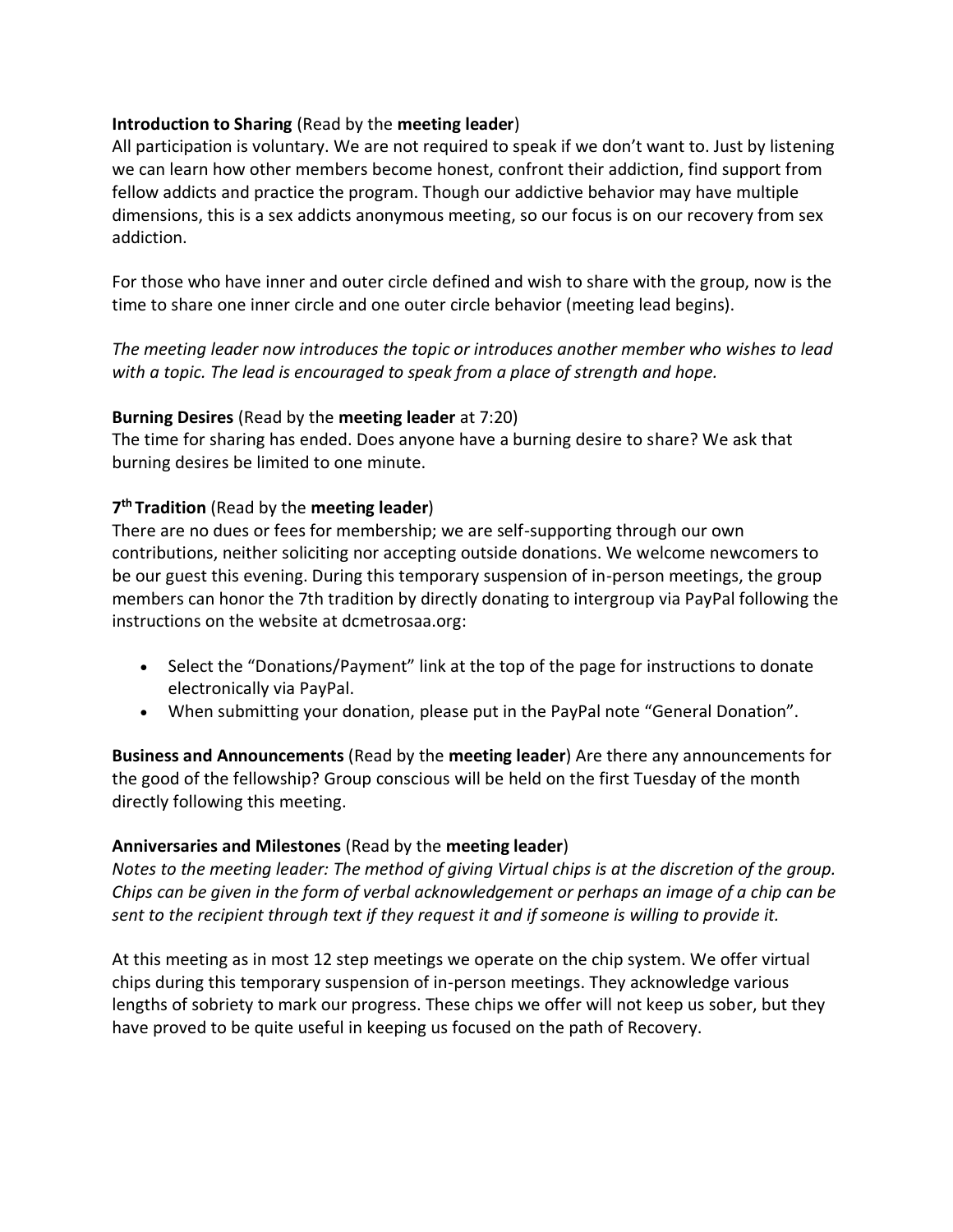The first chip we offer is the White chip or as it is known, the 24-hour chip. It is the chip that welcomes you to the program. The white chip is also available for anyone at any time. Is there anyone who would like a white chip?

The rest of the chips mark our progress and anniversaries or milestones in SAA such as our length of sobriety or time in the program. Does anyone have an anniversary or milestone to celebrate in months or years? *(if so, meeting leader asks if they would like a virtual chip).* 

**The Twelve Promises** (Meeting leader starts, members follow in turn and each person reads one or more of the promises being mindful so that each person has the opportunity to read) If you have decided to follow the suggestions of this program, a new life will begin to unfold within you. Along with this new life are promises that will guide and sustain you. They are manifested among us in sobriety, sometimes quickly, sometimes slowly.

- 1. We will regain control of our lives.
- 2. We will begin to feel dignity and respect for ourselves.
- 3. The loneliness will subside, and we will begin to enjoy being alone.
- 4. We will no longer be plagued by an unceasing sense of longing.
- 5. In the company of family and friends, we will be with them in body and mind.
- 6. We will pursue interests and activities that we desire for ourselves.
- 7. Love will be a committed, thoughtful decision rather than a feeling by which we are overwhelmed.
- 8. We will love and accept ourselves.
- 9. We will relate to others from a sense of wholeness.
- 10. We will extend ourselves for the purpose of nurturing our own or another's spiritual growth.
- 11. We will make peace with the past and make amends to those we have hurt.
- 12. We will be thankful for what has been given us, what has been taken away, and what has been left behind.

Are these extravagant promises? We think not. They are being fulfilled among us— sometimes quickly, sometimes slowly. They will always materialize if we work for them.

## **How We Live** (Read by **another person** asked to do so by the meeting leader)

[From Sex Addicts Anonymous, page 61]

Practicing these principles in our lives means applying program principles at home, at work, and wherever else we gather with others for a common purpose. As we grow spiritually, we find opportunities for service in virtually any situation. Our closest relationships may offer the most challenges to our honesty, compassion, and integrity, but we are often rewarded beyond our expectations. We find that spiritual principles can guide us in the everyday challenges of life, and they can help us face even loss, grief, and death with fortitude and grace. What we gain in this program is a blueprint for full and successful living, whatever may come.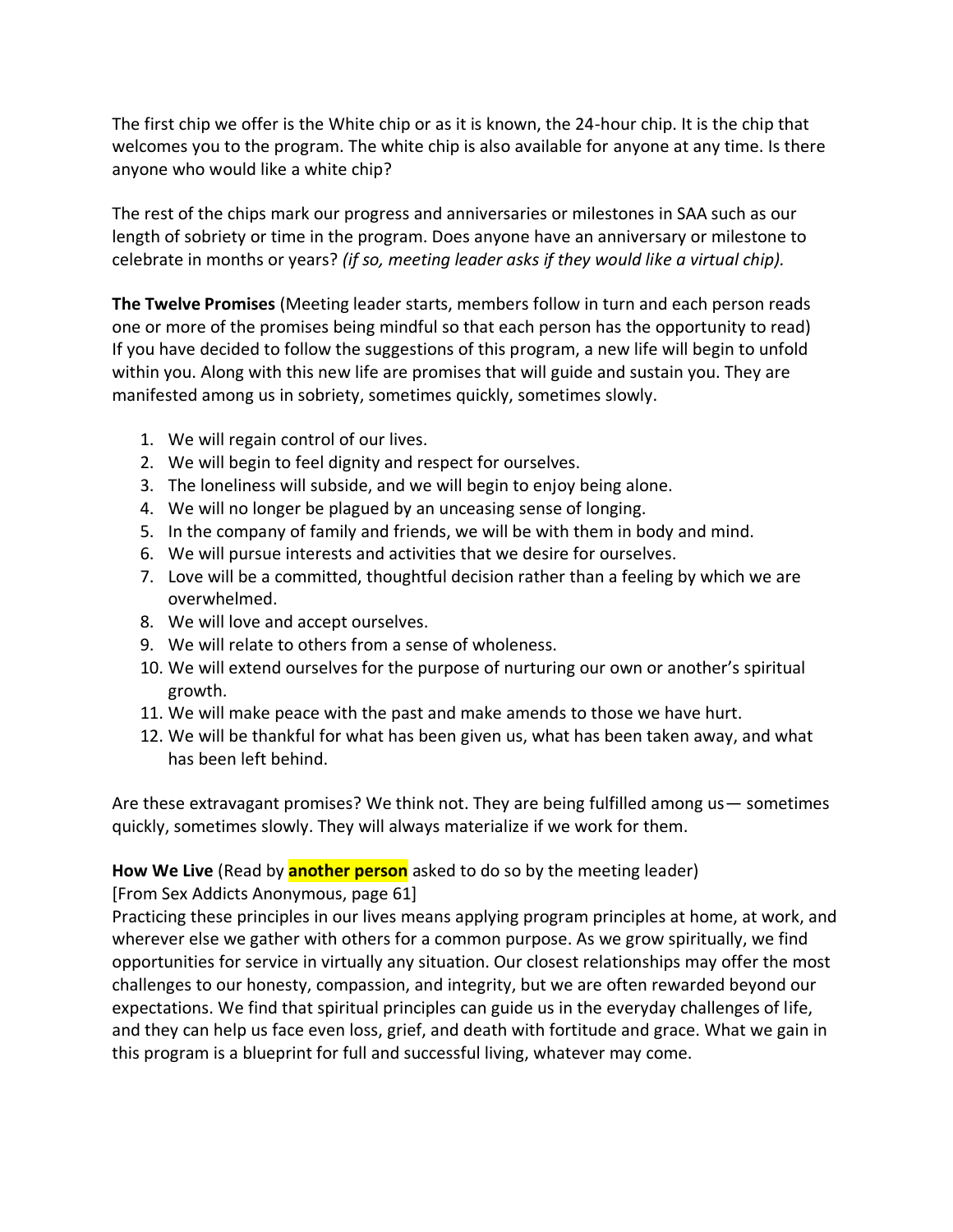We maintain our recovery by working a daily program, in the knowledge that although we can never be perfect, we can be happy today. We can live life on life's terms, without having to change or suppress our feelings. Our serenity and sobriety grow as we continue to live according to spiritual principles. We enjoy the gifts that come from being honest and living a life of integrity. We ask for help when we need it, and we express our love and gratitude every day. We realize that everything we have been through helps us to be of service to others. We learn that the world is a much safer place than we had ever known before, because we are always in the care of a loving God.

## **Closing** (Read by **meeting leader**)

[From Sex Addicts Anonymous, page 98, paragraph 6] "This is how recovery has been for us. Each of us has taken steps of courage and leaps of faith. Each of us has contributed, not only to our own recovery, but to the recovery of other suffering sex addicts as well. We have contributed by showing up at meetings and by sharing our experience, strength, and hope. We have listened to our fellow addicts and supported them in their recovery journey. Like the first members of our fellowship, we continue to remain sexually sober by helping our fellow addict stay sober. Our prayer is that every sex addict who seeks recovery will have the opportunity to find it. And keep coming back".

Talk to one another, reason things out with someone else, but let there be no gossip or criticism of one another. Instead, let the understanding, love, and peace of the program grow in you one day at a time. Let's close with the "we" version of the Serenity Prayer.

## **God, grant us the serenity to accept the things we cannot change, The courage to change the things we can, And the wisdom to know the difference.**

Keep coming back! It works if you work it, so work it 'cause you're worth it!

# **End Script 1**

**The alternating script for this meeting is the Wednesday Evening "Telemeeting Script" which begins on the next page.**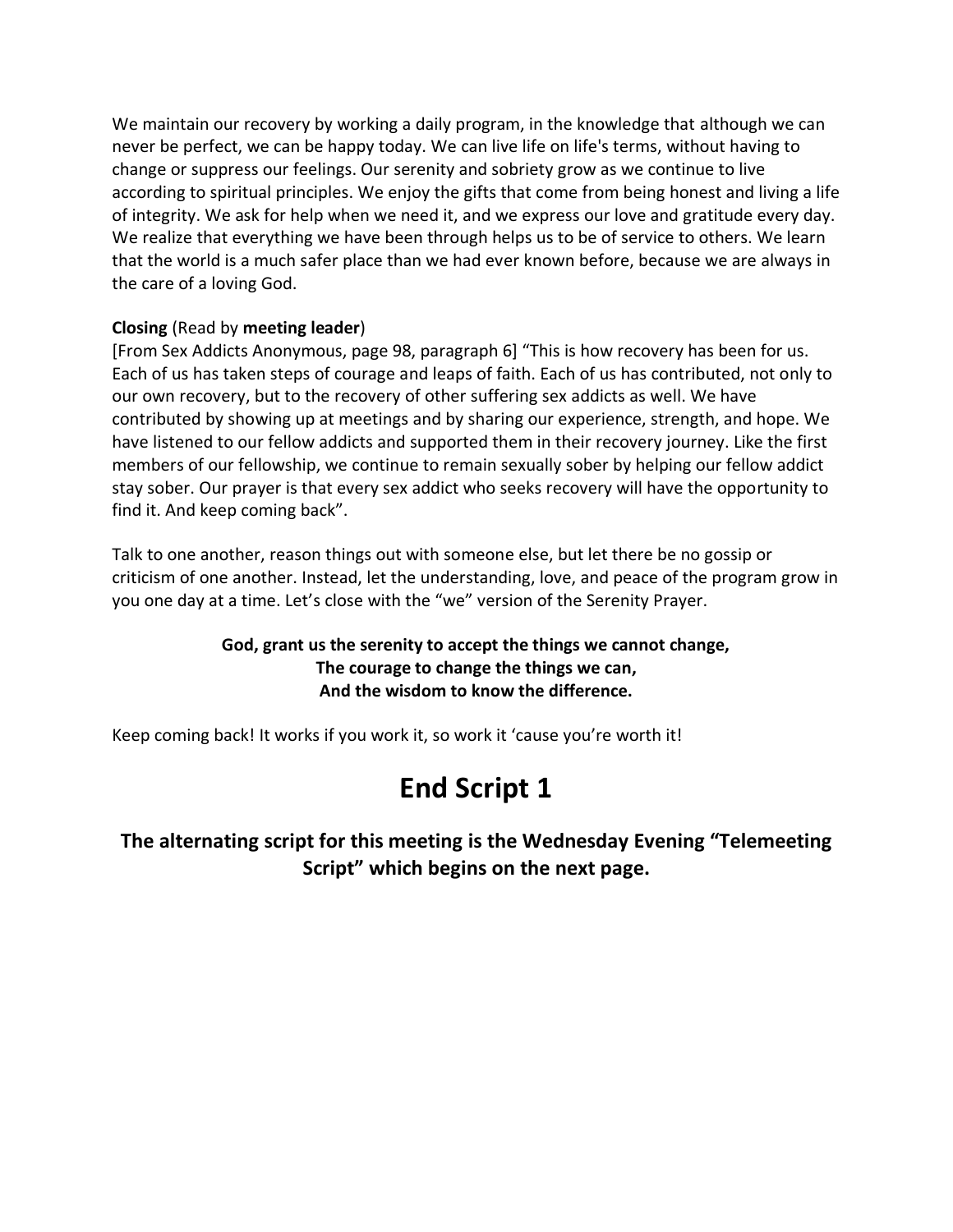## **Telemeeting Script**

(Updated by group conscience, May 2021)

## **Sex Addicts Anonymous (SAA)**

Closed Women's Meeting . Wednesday Evenings .Washington, D.C.

*The trusted servant should ask for volunteers to read any or all of the following readings:* 

- Our Addiction
- Acting Out
- Our Program
- Twelve Steps
- Twelve Traditions
- Meeting Practices
- Twelve Promises

## **Welcome** (Read by the trusted servant)

Welcome to the Wednesday evening DC area Women's meeting of Sex Addicts Anonymous. This is a closed Women's meeting; only those seeking their own sexual sobriety please. We ask that you remain on mute unless speaking.

## **Prayer** (Read by the trusted servant)

Please join me in a moment of silence, followed by the Serenity Prayer:

## **God, Grant me the serenity to accept the things I cannot change, The courage to change the things I can, And the wisdom to know the difference.**

SAA is a fellowship of individuals who share experience, strength and hope with one another so that we may solve our common problem of addictive sexual compulsion, and help others to recover. The only requirement for membership is a desire to stop our addictive sexual behavior.

## **Introductions** (Read by the trusted servant)

To keep our meeting safe, we request that all callers please identify themselves. Newcomers need not admit to a sex addiction. If you are not in a private place where you're able to speak freely, you can say a first name and "I qualify" or "I feel I belong here." If you are not comfortable introducing yourself by a first name, you're welcome to attend open meetings until you feel more comfortable sharing a name with us. Now let's go around for introductions: Hello, my name is  $\cdot$   $\cdot$  I'm a [recovering] sex addict.

*At the end of introductions, if there is still someone who has not identified themself, please say*: "To keep our meeting safe, we request that all callers please identify themselves by a first name. There is still  $(\#)$  caller who hasn't identified themself yet."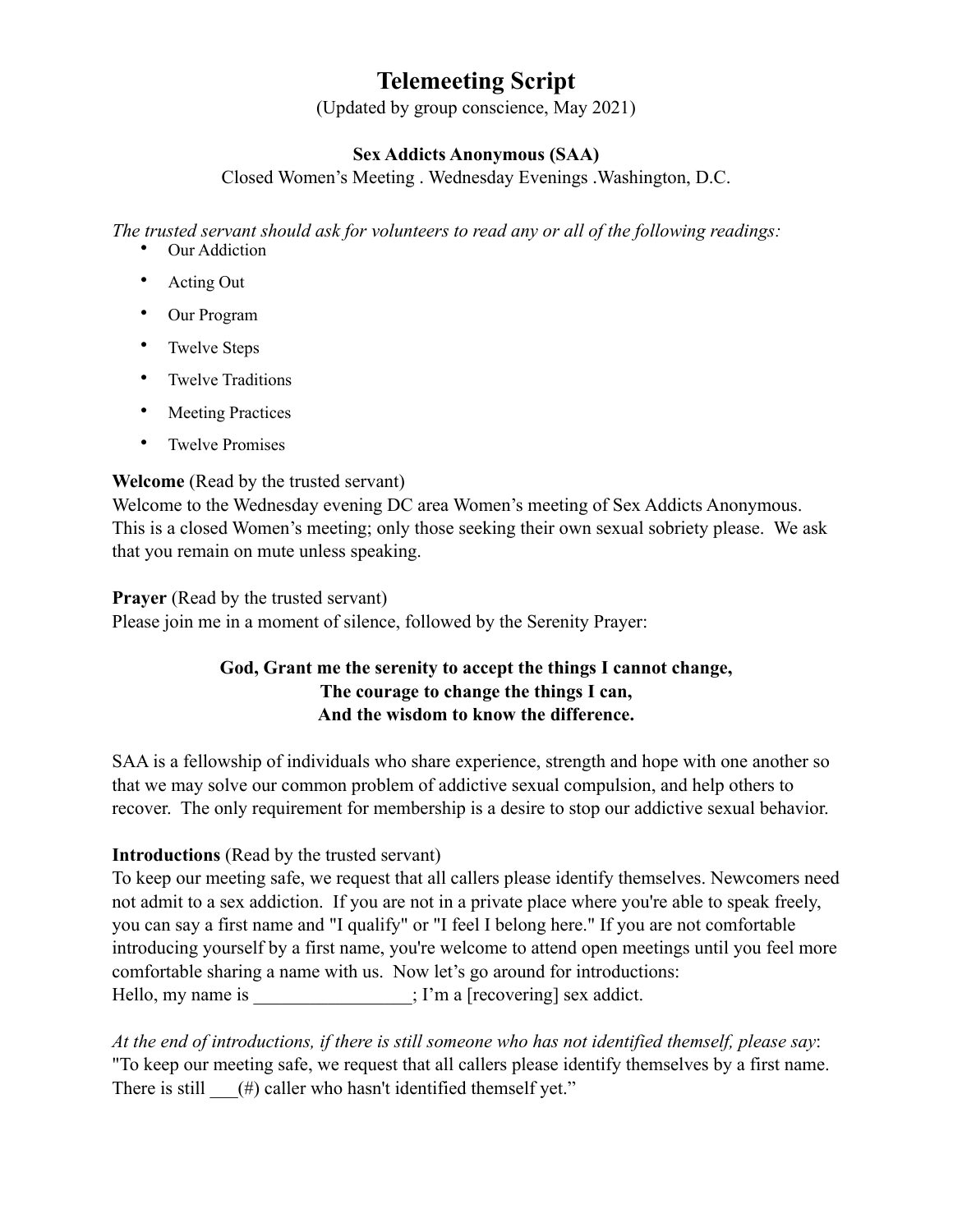*At any time during sharing, if someone joins the call who has not already identified themself, when the current speaker finishes their share, please say:* "I see that someone new has joined our call. Welcome! Who just joined us?"

**Newcomer Welcome** (Read by the trusted servant)

Do we have any newcomers? (If so, read Newcomer Welcome and provide a newcomer packet)

## **Newcomer's Introduction**

We would like to welcome you to our meeting. We know the courage it takes walking into these rooms for the first time. All of us in this room were in your shoes at one time.

After we have finished our opening and beginning readings, we will open up the meeting for sharing. This is a time when you may share your thoughts or feelings on the topic, the reading, or whatever else is on your mind. We avoid cross talk or interruptions when another person is sharing. We also do not offer advice or criticism. Stick around and talk to one of us after the meeting if you have any questions.

We recommend that you come to at least six meetings before you decide whether SAA has anything to offer you. You will find that each meeting is a little bit different. It is our sincerest hope that you find what you are looking for.

**Our Addiction** (Read by another person asked to do so by the trusted servant)

## **Our Addiction**

[from 'Sex Addicts Anonymous' page 3, paragraphs 1-2]

Before coming to Sex Addicts Anonymous, many of us never knew that our problem had a name. All we knew was that we couldn't control our sexual behavior. Although the details of our stories were different, our problem was the same. We were addicted to sexual behaviors that we returned to over and over, despite the consequences. In SAA, we have come to call our addictive sexual behavior 'acting out.'

**Acting Out** (Read by another person asked to do so by the trusted servant)

## **Acting Out**

[from 'Sex Addicts Anonymous,' page 4, paragraph 1]

We acted out in many different ways. Sometimes we had trouble with one unwanted behavior, sometimes with many. We struggled with promiscuity; anonymous sex; compulsive masturbation; destructive relationships; romantic obsession; infidelity; obsessive fanaticizing; cybersex; compulsive use of pornography, including internet pornography; excessive fear or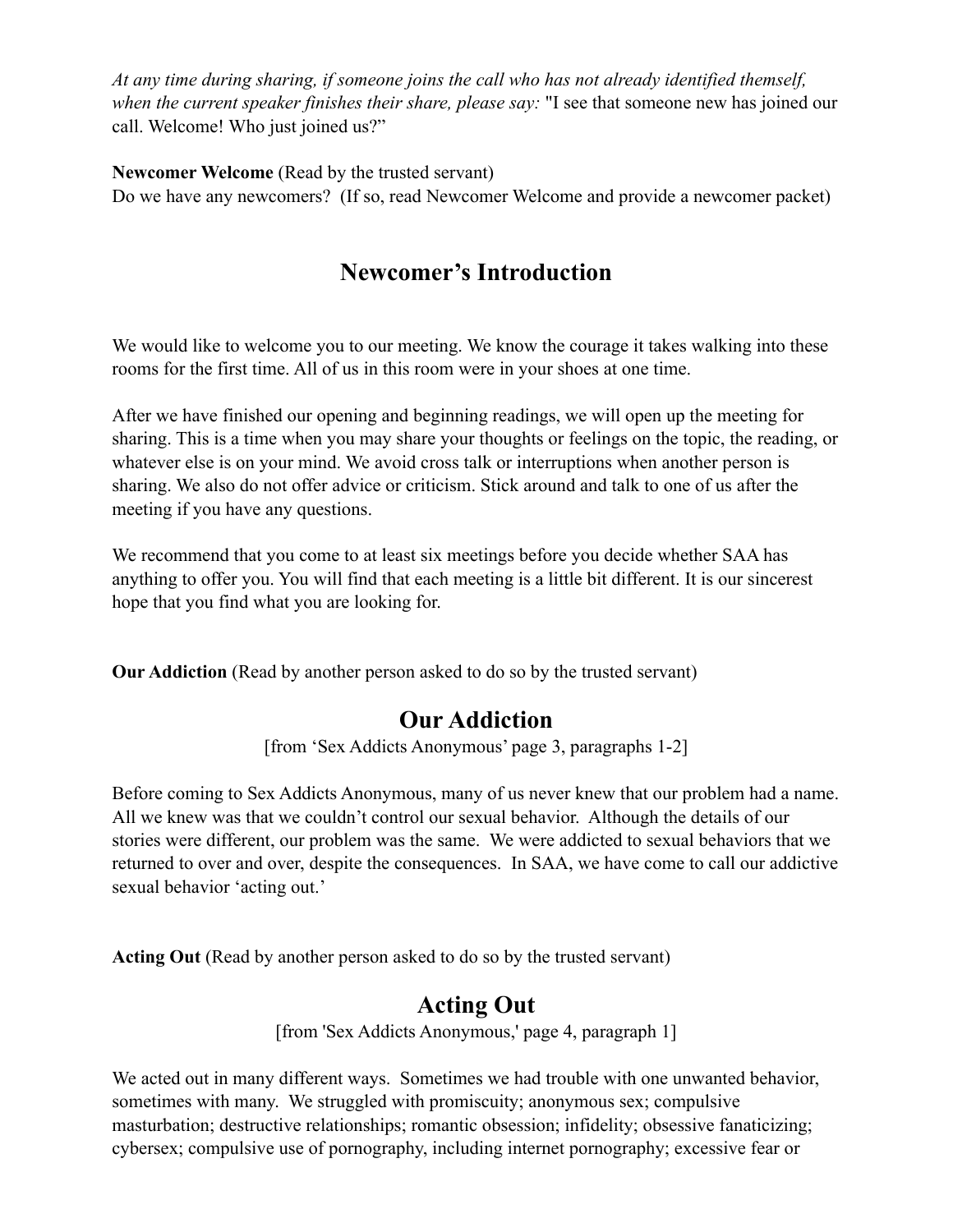avoidance of sex; prostitution or use of prostitutes; ... phone sex; voyeurism; exhibitionism; sex in public places; inappropriate touching; sexual assault; or molestation; beastiality; or other behaviors that involve risk to ourselves -- physical, legal, emotional, or spiritual -- and harm to others.

**Our Program** (Read by another person asked to do so by the trusted servant)

## **Our Program**

[paraphrased from 'Sex Addicts Anonymous' page 20]

When we started attending meetings of Sex Addicts Anonymous, many of us were surprised to meet people who were enjoying life, experiencing freedom from the painful, compulsive behaviors that had brought them to SAA. Listening to other members share about their recovery, we gradually realized that in order to make the same kind of progress, we needed to be willing to do whatever it took to get sexually abstinent, and to stay abstinent. Members of Sex Addicts Anonymous (SAA) achieve abstinence from addictive sexual behavior by practicing the Twelve Steps of SAA Recovery as guided by our Twelve Traditions. Each of them embodies a set of principles for living life effectively -- inside and outside of SAA. Ours is a spiritual program based on the principles and traditions of Alcoholics Anonymous (AA). Although we are not affiliated with AA or any other organization, we are deeply grateful to AA for making our recovery possible. Our fellowship is based on suggestion, interchange of experience, rotation of leadership, and service. SAA is not affiliated with any public or private organization, political movement, ideology, or religious doctrine; we take no position on outside issues. We welcome members of any sexual identity or orientation, whether they are gay, lesbian, straight, bisexual, transgender, or otherwise. Our primary purpose is to stop acting out sexually, and to thereby carry this message of recovery to sex addicts who still suffer.

**Twelve Steps** (May be read by one person or passed around for others to share in the reading)

## **Twelve Steps of Sex Addicts Anonymous**

[from 'Sex Addicts Anonymous' pages 20-21]

1. We admitted we were powerless over addictive sexual behavior—that our lives had become unmanageable.

2. Came to believe that a Power greater than ourselves could restore us to sanity.

3. Made a decision to turn our will and our lives over to the care of God as we understood God.

4. Made a searching and fearless moral inventory of ourselves.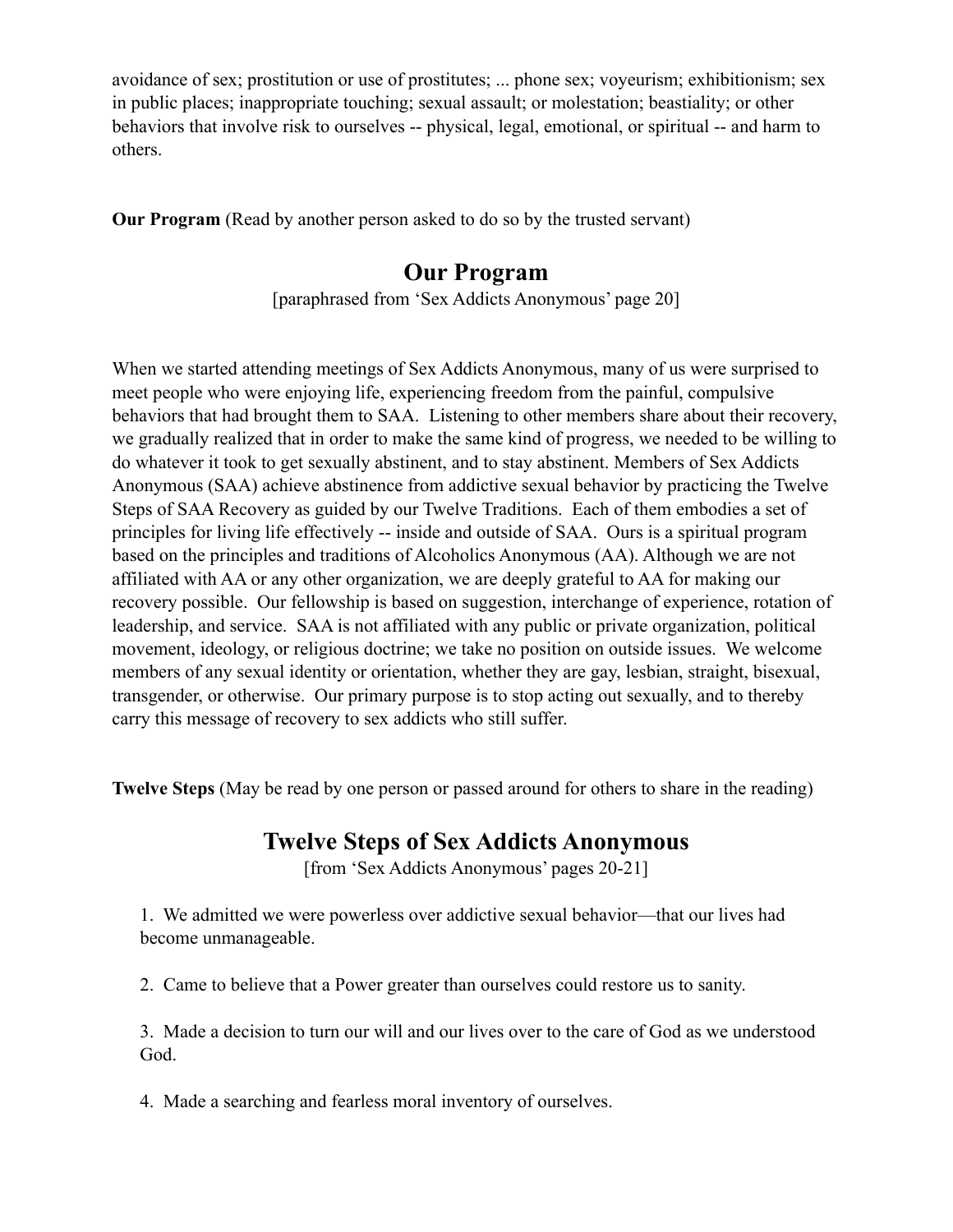5. Admitted to God, to ourselves, and to another human being the exact nature of our wrongs.

6. Were entirely ready to have God remove all these defects of character.

7. Humbly asked God to remove our shortcomings.

8. Made a list of all persons we had harmed and became willing to make amends to them all.

9. Made direct amends to such people wherever possible, except when to do so would injure them or others.

10. Continued to take personal inventory and when we were wrong promptly admitted it.

11. Sought through prayer and meditation to improve our conscious contact with God as we understood God, praying only for knowledge of God's will for us and the power to carry that out.

12. Having had a spiritual awakening as the result of these steps, we tried to carry this message to other sex addicts and to practice these principles in our lives.

These steps are the heart of our program. They contain a depth that we could hardly have guessed when we started. As we work them, we experience a spiritual transformation. Over time, we establish a relationship with a Power greater than ourselves, each of us coming to an understanding of a Higher Power that is personal for us. Although the steps use the word God to indicate this Power, SAA is not affiliated with any religion, creed, or dogma. The program offers a spiritual solution to our addiction, without requiring adherence to any specific set of beliefs or practices. The path is wide enough for everyone who wishes to walk it.

**Twelve Traditions** (Read by another person asked to do so by the trusted servant)

## **Twelve Traditions of Sex Addicts Anonymous**

1. Our common welfare should come first; personal recovery depends upon S.A.A. unity.

2. For our group purpose there is but one ultimate authority—a loving God as expressed in our group conscience. Our leaders are but trusted servants; they do not govern.

3. The only requirement for S.A.A. membership is a desire to stop addictive sexual behavior.

4. Each group should be autonomous except in matters affecting other groups or S.A.A. as a whole.

5. Each group has but one primary purpose—to carry its message to the sex addict who still suffers.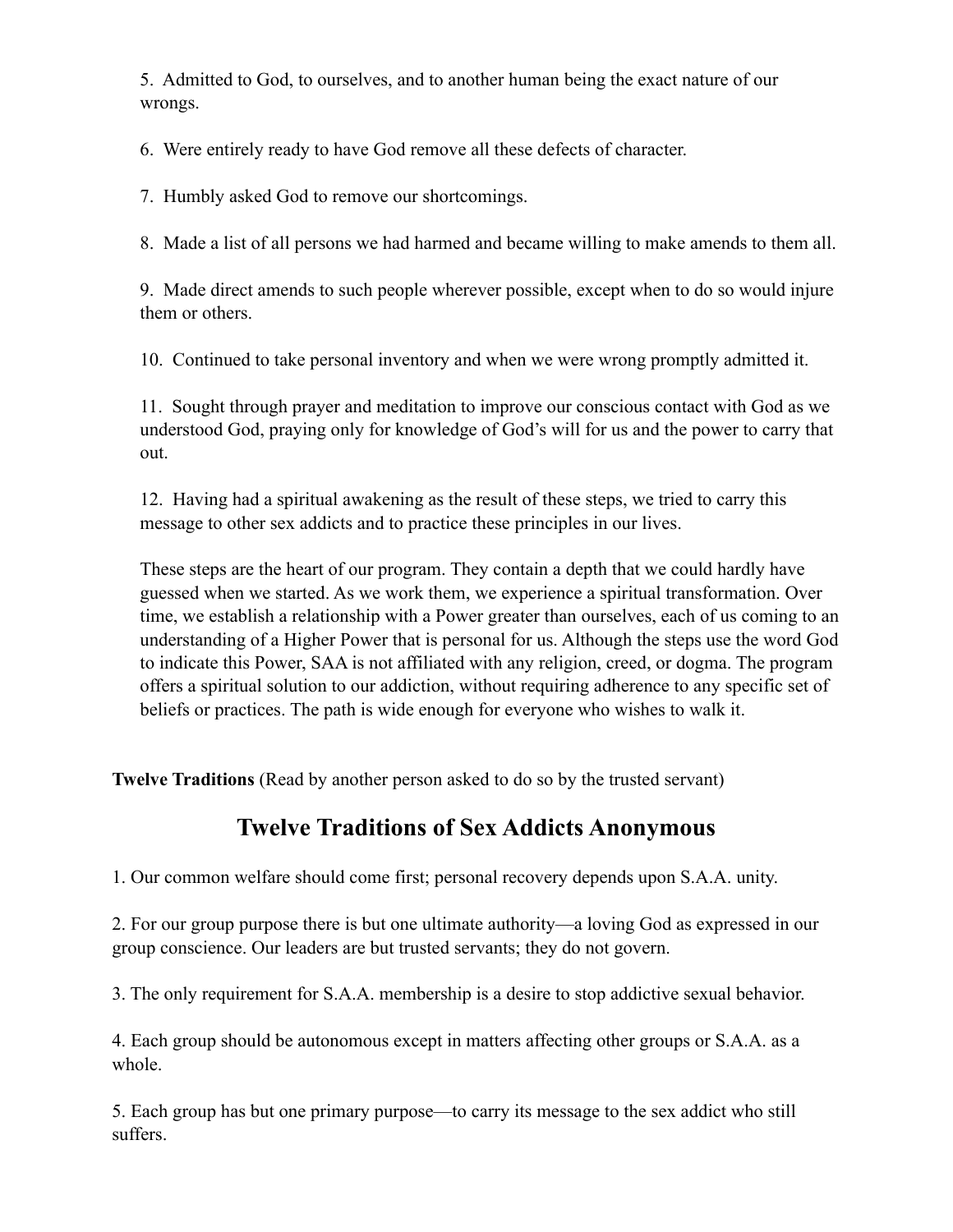6. An S.A.A. group ought never endorse, finance, or lend the S.A.A. name to any related facility or outside enterprise, lest problems of money, property, and prestige divert us from our primary purpose.

7. Every S.A.A. group ought to be fully self-supporting, declining outside contributions.

8. S.A.A. should remain forever nonprofessional, but our service centers may employ special workers.

9. S.A.A., as such, ought never be organized; but we may create service boards or committees directly responsible to those they serve.

10. S.A.A. has no opinion on outside issues; hence the S.A.A. name ought never be drawn into public controversy.

11. Our public relations policy is based on attraction rather than promotion; we need always maintain personal anonymity at the level of press, radio, TV, and films.

12. Anonymity is the spiritual foundation of all our traditions, ever reminding us to place principles before personalities.

**Telemeeting Practices** (Read by another person asked to do so by the trusted servant)

## **Telemeeting Practices**

The practices of this meeting are:

- 1. We encourage people to call in early to greet newcomers.
- 2. Please remain on mute unless you are speaking or participating in the group speaking portions.
- 3. To practice anonymity and confidentiality, please make sure that:
	- No one else other than you can see your screen, and
	- Unless you are completely alone, please use headphones so the meeting remains private.

4. Business meetings are held after the third meeting of every month. All are welcome to participate by staying on the line immediately after the meeting.

5. We refrain from "crosstalk" meaning we do not address others directly or comment on their shares during the meeting. If you would like to address someone directly, please ask them after the meeting.

6. We encourage fellows to share their first step in this meeting. First step presentations can be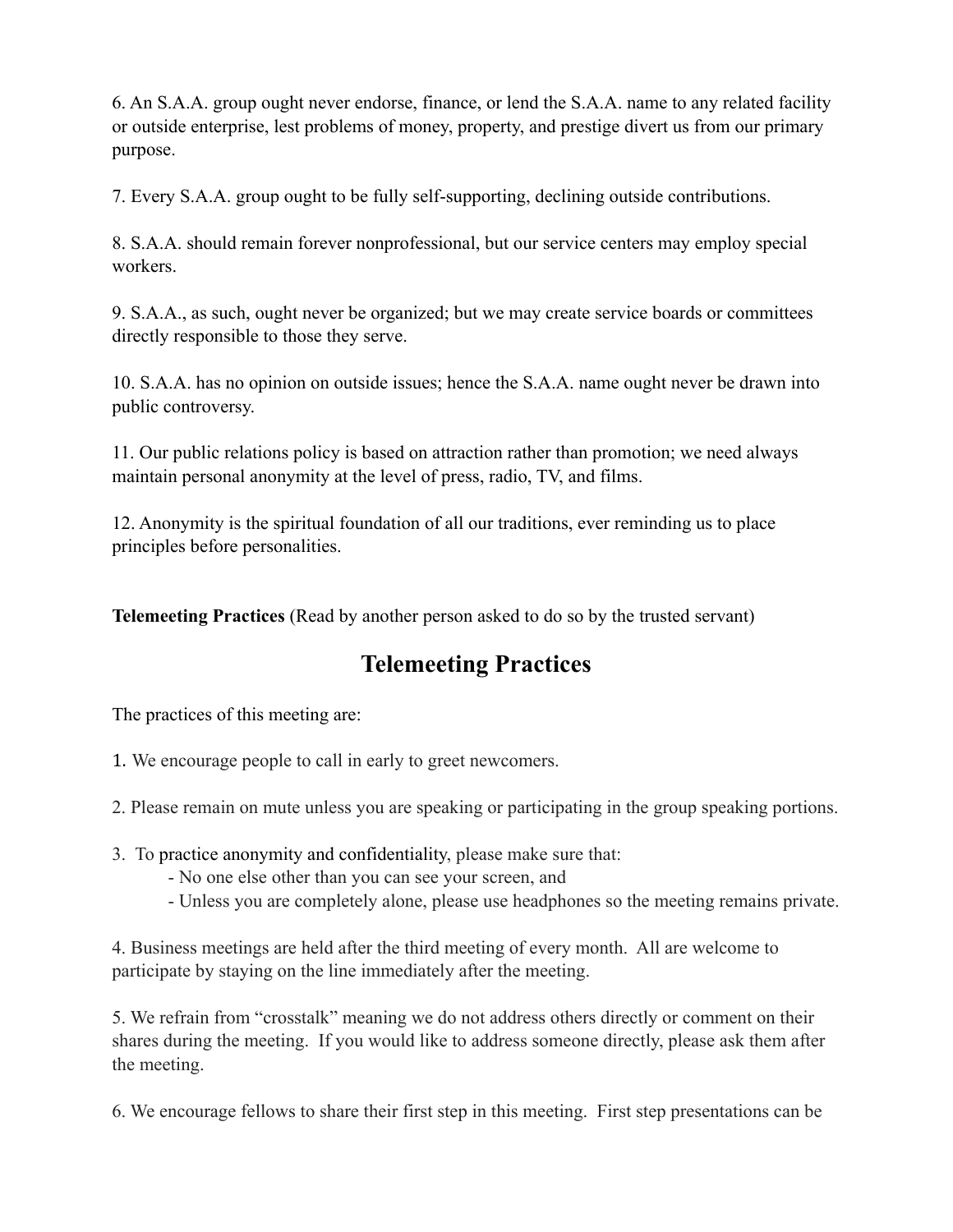made any week except the first week of the month. If you would like to present your first step, please arrange it with the trusted servant one week in advance.

7. There will be a timed 3 minute limit on "double-dip" shares. Trusted servant will keep time and kindly notify sharer to wrap up when 3 minutes is reached.

*If a newcomer is present, read the Meeting Boundaries statement.* 

## **Meeting Boundaries**

In this meeting, we use the words 'I' or 'we' instead of 'you' when sharing about our recovery. We do not interrupt or give advice unless asked. We address our sharing to the whole group, not to one or more individuals. A meeting is not a place to meet sexual partners, nor is it group therapy. We try not to use offensive language, or descriptions that are too explicit. We avoid mentioning specific names or places associated with our acting-out behavior. Because of the nature of our addiction, we are careful about touching or giving hugs to others in the fellowship without permission. Our focus remains on the solution, rather than the problem.

We strive to practice anonymity and confidentiality, so that the meeting will be a safe place for each and every sex addict. We generally use only our first names in the group, to help ensure anonymity. Who we meet or what is said in a meeting is treated as confidential and is not discussed with non-group members.

In a sober meeting, sharing centers on our sobriety and our new life in recovery. Graphic language, body part descriptions, and references to the places we acted out are discouraged. It is suggested that our attire reflect our group's commitment to sobriety. The shares focus on recovery rather than on acting out. Healthy and safe meetings bond in the solution to the problem.

All participation is voluntary. We are not required to speak if we do not want to. Just listening we can learn how other members become honest, confront their addiction, find support from fellow addicts, and practice the program.

**Topic and Sharing** (Read by the trusted servant) Tonight's meeting topic is\_\_\_\_\_\_\_\_\_\_\_\_\_\_\_\_. *After introducing the topic, share on the topic or open the meeting for sharing.* 

## **Meeting Schedule**

Topics cycle through the month as follows:

**First Wednesday:** Read a step from the Green Book that correlates with the month

**Second Wednesday:** 'Voices of Recovery' 10-minute meditation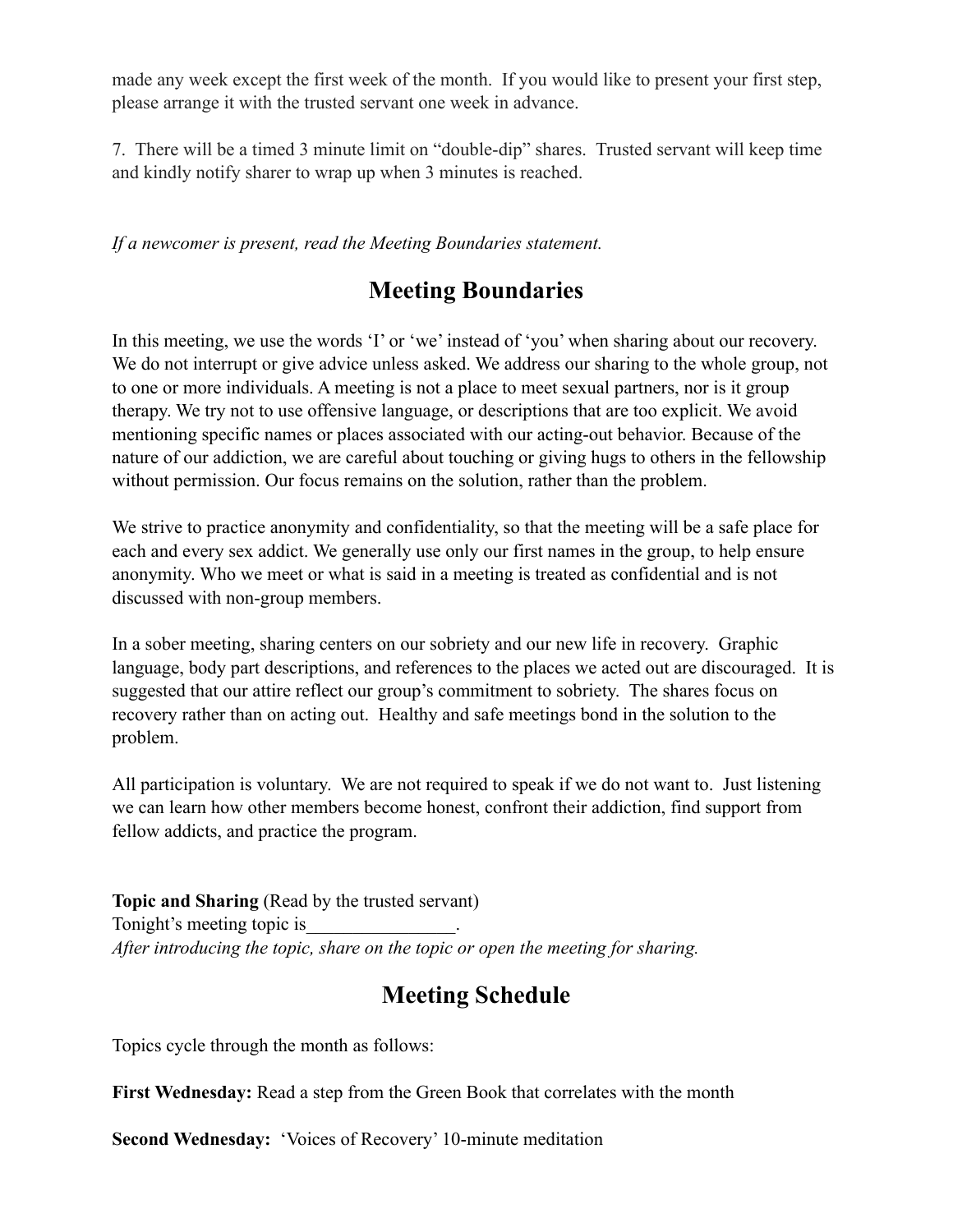**Third Wednesday:** Any one of the Three Circles, pamphlet, or the Twelve Promises

**Fourth Wednesday:** Read the tradition that correlates with the month

**Fifth Wednesday:** Open discussion

#### *About 7:20 to 7:25 PM, say:*

The time for sharing has ended. Does anyone have a burning desire to share? We ask that burning desires be limited to 1 minute.

## **Business and Announcements** (Read by the trusted servant)

There are no dues or fees for membership; we are self-supporting through our own contributions, neither soliciting nor accepting outside donations. We welcome newcomers to be our guest this evening. As we pass the virtual basket for contributions, are there any business related announcements for the good of the fellowship?

## **Anniversaries and Milestones** (Read by the trusted servant)

Now is the time that we celebrate milestones in sobriety. Does anyone have a milestone they would like to celebrate in days, months, or years? How about 24 hours? Would anyone like a white chip, or 24-hour chip to mark a commitment or a recommitment to your program?

**Twelve Promises** (May be read by one person or passed around for others to share in the reading)

## **Twelve Promises of Sex Addicts Anonymous**

If you have decided to follow the suggestions of this program, a new life will begin to unfold within you. Along with this new life are promises that will guide and sustain you. They are manifested among us in sobriety, sometimes quickly, sometimes slowly.

- 1. We will regain control of our lives.
- 2. We will begin to feel dignity and respect for ourselves.
- 3. The loneliness will subside and we will begin to enjoy being alone.
- 4. We will no longer be plagued by an unceasing sense of longing.
- 5. In the company of family and friends, we will be with them in body and mind.
- 6. We will pursue interests and activities that we desire for ourselves.